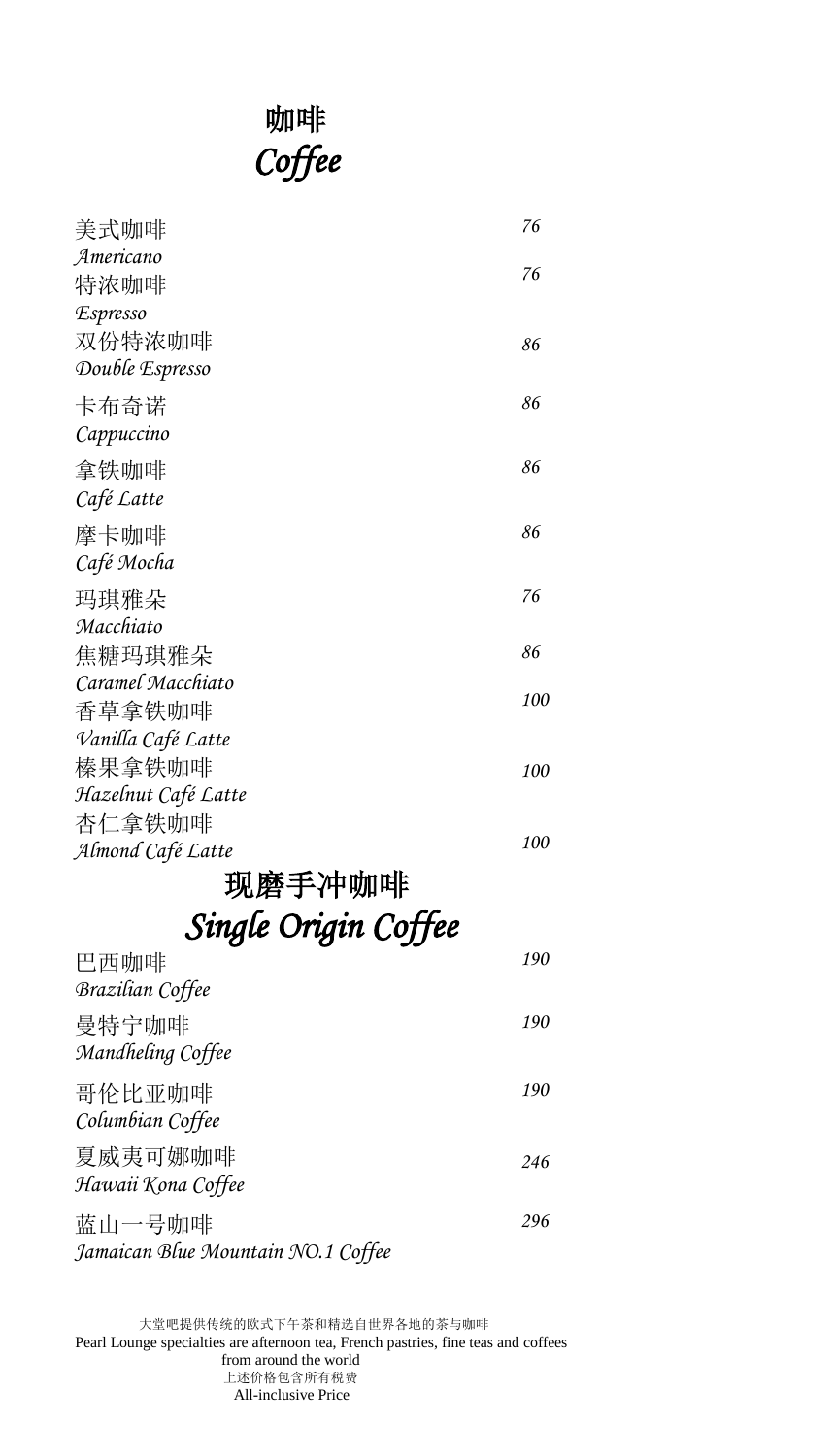## 茗茶精选 *Fine Tea Selection*

| 狮峰龙井<br>Shifeng Long Jing            | $cup/\pm$<br>156 | <i>set/</i> 道<br>606 |
|--------------------------------------|------------------|----------------------|
| 碧螺春<br>Bi Luo Chun                   | <i>110</i>       | 426                  |
| 古丈毛尖<br>Guzhang Maojian              | 110              | 426                  |
| 精选女儿香片<br>Jasmine Tea                | <i>110</i>       | 426                  |
| 冻顶乌龙<br>Dongding Oolong              | 156              | 606                  |
| 铁观音<br>Tie Guan Yin                  | 146              | 536                  |
| 黄枝香单枞<br>Huang Zhi Xiang Single Bush | <i>110</i>       | 426                  |
| 老枞水仙<br>Lao Cong Shui Xian           | <i>110</i>       | 426                  |
| 菊花茶<br>Chrysanthemum Tea             | 110              | 426                  |
| 云南滇红<br>Yunnan Black Tea             | 110              | 426                  |
| 薄荷茶                                  | 110              | 426                  |
| Peppermint Tea<br>东方玫瑰花茶<br>Rose Tea | 120              | 466                  |
| 宫廷普洱散茶<br>Imperial Loose Pu-er Tea   | 120              | 466                  |
| 下关老沱茶<br>Xiaguan Aged Pu-er Tuo Cha  | 156              | 606                  |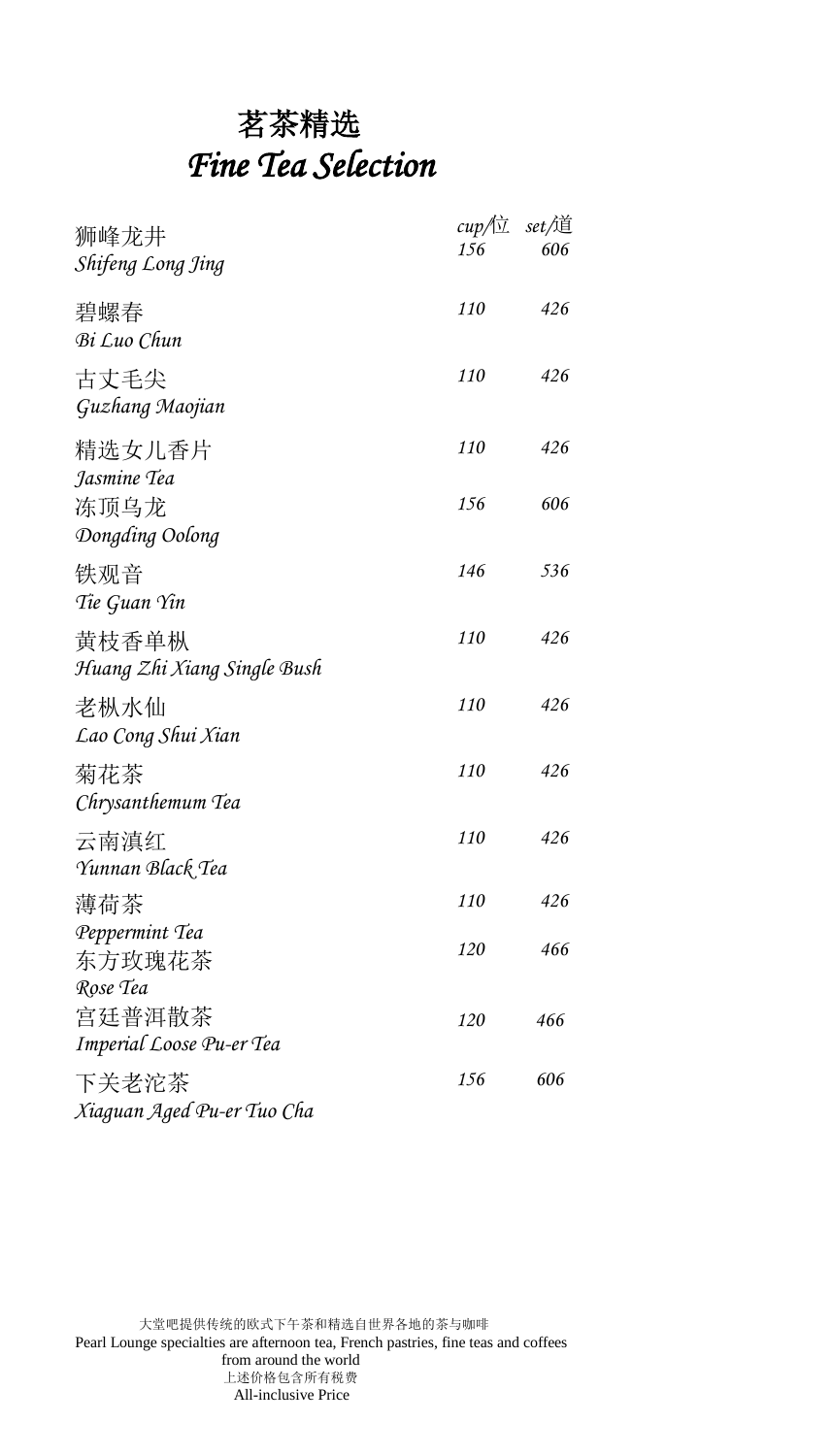## TWG 精选茶 *TWG Tea Selection*

|                                                   | $cup/\sqrt{\pm}$ |
|---------------------------------------------------|------------------|
| 绅士伯爵茶<br>Earl Grey Gentleman                      | 110              |
| 英式早餐茶<br>English Breakfast Tea                    | 110              |
| 御选大吉岭茶<br>Royal Darjeeling                        | 120              |
| 东京-新加坡绿茶<br>Tokyo-Singapore Tea                   | <i>110</i>       |
| 苹果精配红茶<br>Pomme Prestige Tea                      | <i>110</i>       |
| 1837红茶<br>1837 Black Tea                          | 110              |
| 银月绿茶<br>Silver Moon Tea                           | 110              |
| 盛夏绯红南非之茶 (无茶碱)<br>Eternal Summer Tea(theine-free) | 130              |

## 含酒精咖啡 *Alcohol Coffee*

| 爱尔兰咖啡           | 156 |
|-----------------|-----|
| Irish Coffee    |     |
| 甘露咖啡            | 156 |
| Kahlua Coffee   |     |
| 百利甜咖啡           | 156 |
| Bailey's Coffee |     |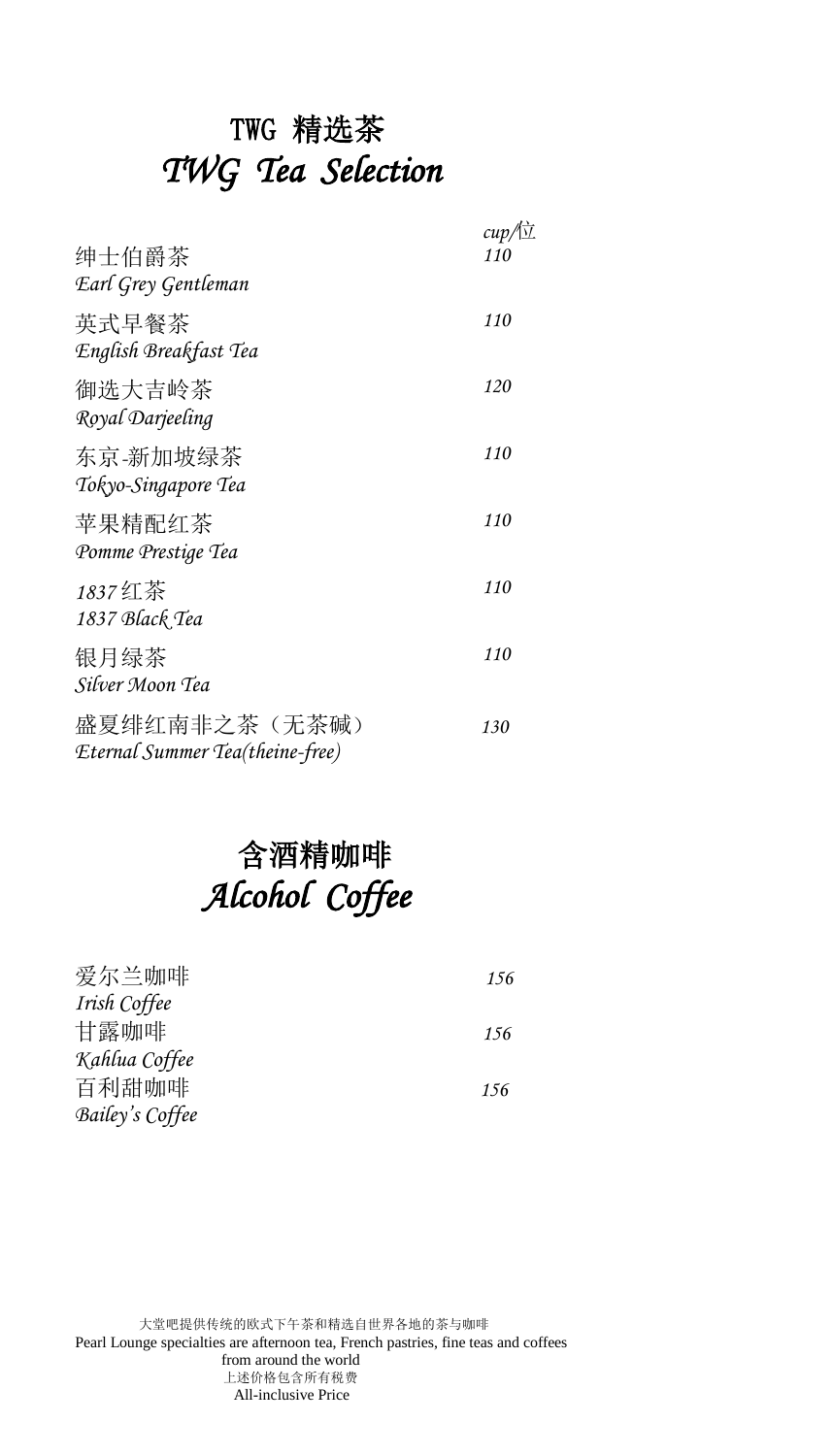#### 特调鸡尾酒 *Signature Cocktails*

珍珠梦 *Pearl Dream* 香槟,伏特加,杏桃白兰地,阿佩罗利 口酒,茉莉花果露,茉莉花茶,菠萝汁 *Champagne, Vodka, Apricot Brandy, Aperol, Jasmine Syrup, Jasmine Tea, Pineapple Juice 146*  玛格丽特 *Margarita* 君度,特其拉,柠檬汁,糖浆 *Cointreau, Tequila, Fresh Lemon Juice, Syrup 120*  荔枝马天尼 *Lychee Martini* 伏特加,荔枝,荔枝糖浆,柠檬汁 *Vodka, Fresh Lychee , Lychee Syrup, Fresh Lemon Juice 130*  流星愿望 *Wishing Star* 金酒,蜜多丽利口酒,接骨木花酒,柠檬汁, 菠萝汁 *Gin, Midori, Elderflower, Fresh Lemon Juice ,Pineapple Juice 130*  曼哈顿 *Manhattan* 威士忌,马天尼红,苦精,樱桃 *Whiskey, Martini Rosso, Bitters, Cherry 130*  奇异果马天尼 *Kiwi Martini* 伏特加,奇异果,糖浆,柠檬汁 *Vodka, Fresh Kiwi , Syrup, Fresh Lemon Juice 130*  琴姜骡子 *Gin Gin Mule*  金酒,干姜水,青柠汁,糖浆,薄荷 *Gin, Ginger Ale, Fresh Lime Juice, Syrup, Fresh Mint 130*  蜜多丽情怀 *Midori Sour* 蜜多丽利口酒,柠檬汁,糖浆,蛋白 *Midori, Fresh Lemon Juice, Syrup, Egg White 120*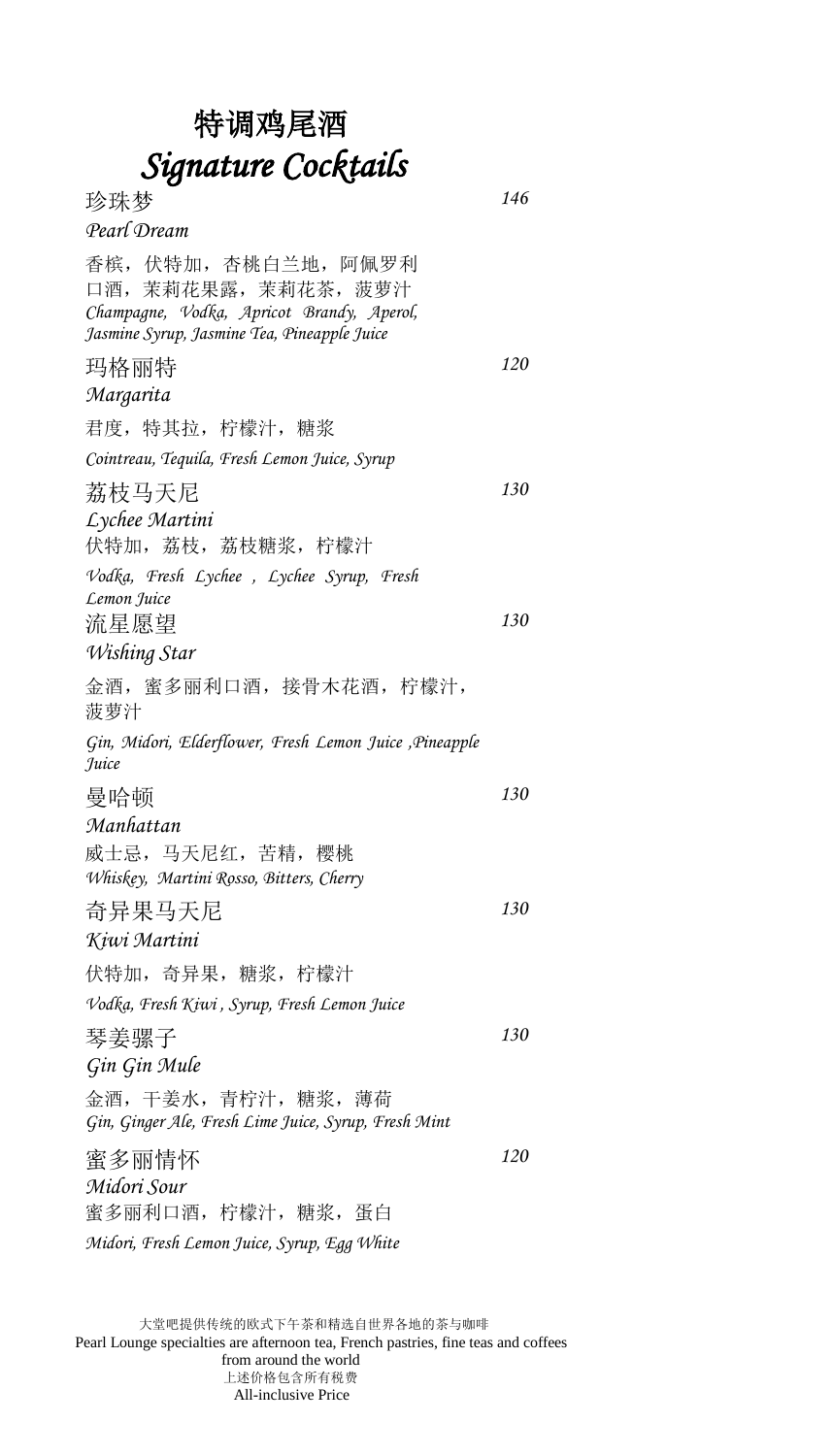## 特其拉酒*/*朗姆酒 *Tequila & Rum*

| 豪帅银快活<br>Jose Cuervo Silver | 86 | Glass 杯/Bottle 瓶<br>890 |
|-----------------------------|----|-------------------------|
| 奥美加<br>Olmeca               | 86 | 890                     |
| 摩根船长<br>Captain Morgan Dark | 86 | 890                     |

#### 餐后甜酒 *Liqueur*

|                                    |     | Glass杯/Bottle瓶 |  |
|------------------------------------|-----|----------------|--|
| 杏仁甜酒<br>Amaretto                   | 86  | 890            |  |
| 森布卡茴香酒<br>Sambuca                  | 86  | 890            |  |
| 当酒<br>Benedictine                  | 110 | <i>1120</i>    |  |
| 甘露甜酒<br>Kahlua                     | 86  | 890            |  |
| 蓝橙甜酒<br>Blue Curacao               | 86  | 890            |  |
| 百利甜酒<br>Bailey's                   | 86  | 890            |  |
| 君度<br>Cointreau                    | 86  | 890            |  |
| 柑曼怡<br><b>Grand Marnier</b>        | 100 | 1010           |  |
| 飘仙一号<br>$P_{\rm i}$ mm's $N_{0.1}$ | 86  | 890            |  |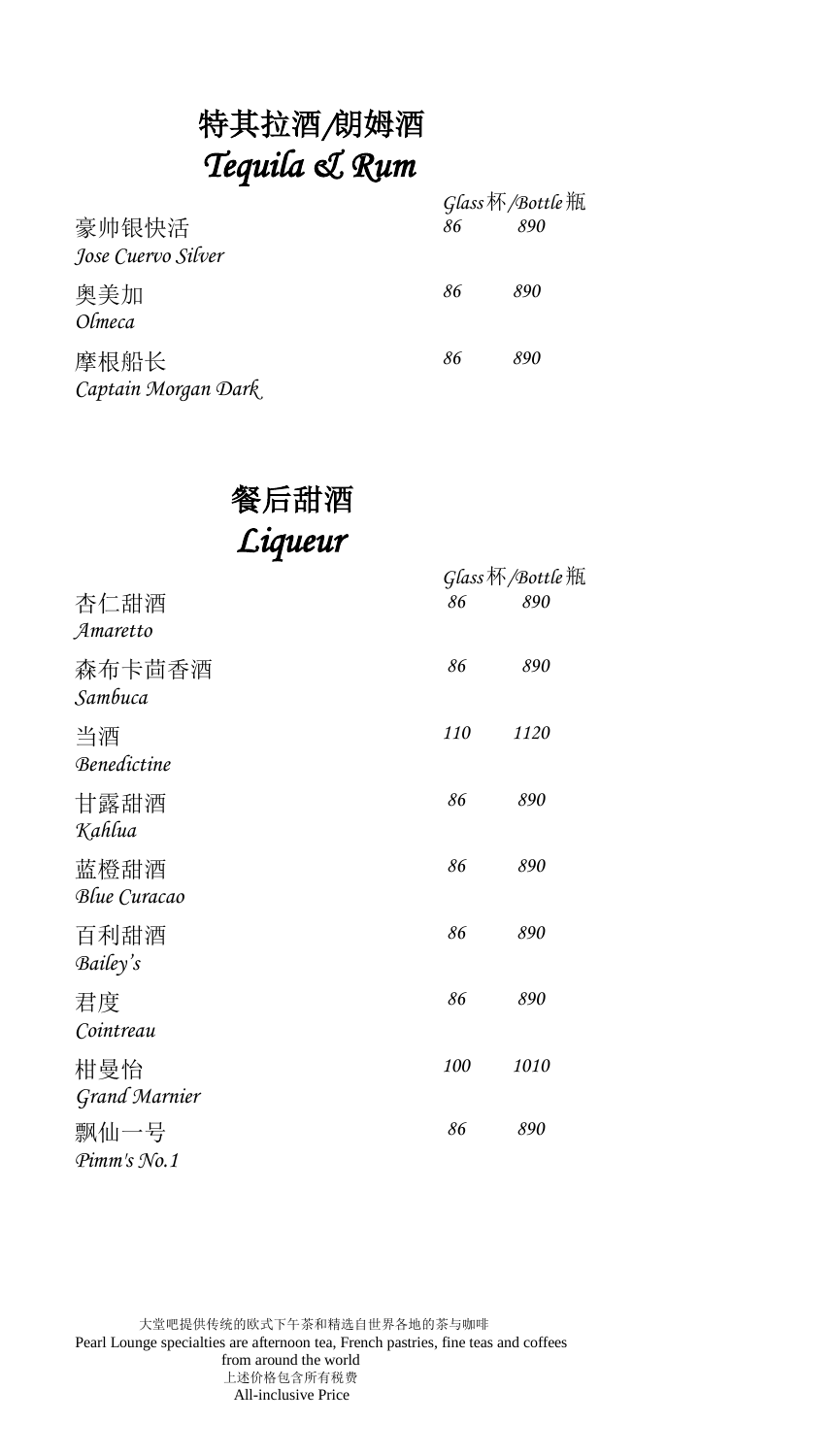#### 苏格兰纯麦威士忌 *The Scotch Single Malt Whisky*

|                       |     | Glass杯/Bottle瓶 |  |
|-----------------------|-----|----------------|--|
| 格兰菲迪 12年              | 110 | 1120           |  |
| Glenfiddich 12 Years  |     |                |  |
| 格兰菲迪 15年              | 120 | 1580           |  |
| Glenfiddich 15 Years  |     |                |  |
| 格兰利维 12年              | 130 | <i>1700</i>    |  |
| Glenlivet 12 Years    |     |                |  |
| 格兰利维 15年              | 190 | 2270           |  |
| Glenlivet 15 Years    |     |                |  |
| 格兰利维 18年              | 236 | 3540           |  |
| Glenlivet 18 Years    |     |                |  |
| 经典格兰杰                 | 130 | 1700           |  |
| Glenmorangie Original |     |                |  |
| 格兰杰 18年               | 216 | 3080           |  |
| Glenmorangie 18 Years |     |                |  |
| 麦卡伦 18年               | 456 | 7220           |  |
| Macallan 18 Years     |     |                |  |
|                       |     |                |  |

#### 特级干邑 *Fine Champagne Cognac X O*

|                                                                        |            | Glass 杯/Bottle 瓶 |  |
|------------------------------------------------------------------------|------------|------------------|--|
| 马爹利 XO<br>Martell X O                                                  | 330        | 4230             |  |
| 轩尼诗 vsoe<br>Hennessy $\mathcal{V} \mathcal{S} \mathcal{O} \mathcal{P}$ | 146        | 1810             |  |
| 轩尼诗 $XO$<br>$H$ ennessy $X$ O                                          | 420        | 5380             |  |
| 蓝带马爹利<br>Martell Cordon Bleu                                           | 246        | 3540             |  |
| 卡幕 vsoe<br>Camus <i>VSOP</i>                                           | <i>110</i> | 1810             |  |
| 卡幕 $XO$<br>Camus $X$ O                                                 | 280        | 4110             |  |
| 人头马 1898 特优香槟<br>干邑                                                    | 790        | 11400            |  |
| Remy Martin 1898                                                       |            |                  |  |